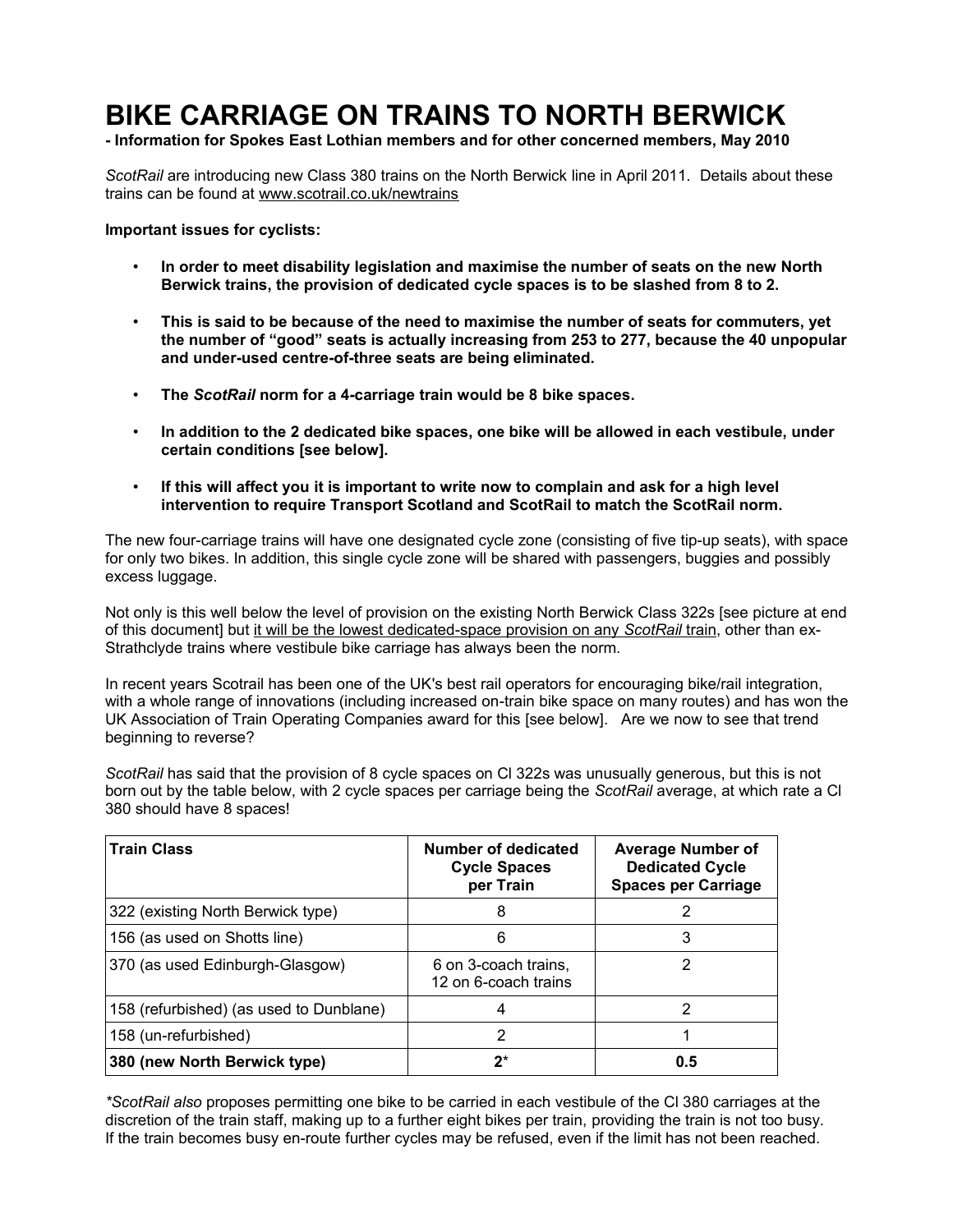Although well intentioned (and *ScotRail* have stated that staff will be briefed that there will always be a presumption in favour of accepting cycles up to the maximum permitted number) the vestibule provision is a compromise response to inadequate designed-in cycle capacity.

#### **We are concerned that:**

- this policy makes it highly likely that at times of greatest demand for cycle carriage (whether in the commuting peak or at summer weekends) there will be potential for difficulties / conflict between cyclists and non-cyclists. The current designated 8 spaces means that this is rarely an issue.
- difficulties will be faced by families travelling with bikes, as is very common on the North Berwick route. They will not be able to stay together, being distributed along the train's vestibules, with the likelihood of children being separated from their parents.

#### *ScotRail* **has said that it would not be fair, or best use of public sector funding to replicate the dedicated cycle space provision on the new trains, as it would reduce the number of seats available.**

The current Cl 322 trains have 293 seats, whereas the understandable need to find space for wheelchairs and a disabled toilet, means that the new Cl 380 trains will have 277 seats (plus another five if cycles are not in the tip-up seat area).

However, these overall seating capacities overlook the very important improvement that in the new trains the seats are in a more spacious 2+2 layout, whilst the older trains had a 2+3 layout.

*ScotRail* admit that that 2+3 seating is unpopular and that the centre seats often remained unoccupied, even on busy trains with passengers preferring to stand. There are 40 of these unattractive centre seats on a Cl 322, so the new trains will actually have 24 more attractive seats, even with two cycles on board.

It is therefore quite likely that if a flexible space zone was provided in each of the four carriages that the number of good seats would still exceed that on the existing trains.

#### **Clearly there must be a fair balance between the needs of different train user groups.**

*ScotRail* has said to us that:

*The use of available space on our trains is necessarily a compromise between the needs of different passenger groups, i.e. cyclists, non-cyclists, passengers with and without luggage, customers in wheelchairs or parents with prams/buggies. One of our priorities has been to maximise the seating capacity whilst still making adequate provision for those other passenger groups and also fulfilling our obligations to disabled customers.*

*Each two-cycle space reduces seating capacity by 6 seats when either or both spaces are in use. Each non-paying cycle therefore displaces at least three fare paying passengers from seats. To provide the same level of secured cycle provision as currently exists on the Class 322s would reduce the number of seats available for passengers by more than 100 (over the entire C380 fleet). We do not believe this is fair, or best use of public sector funding.* 

*...we cannot justify continuing to provide a dedicated compound for storing bikes free of charge and, at the same time, ask more fare-paying customers to stand.*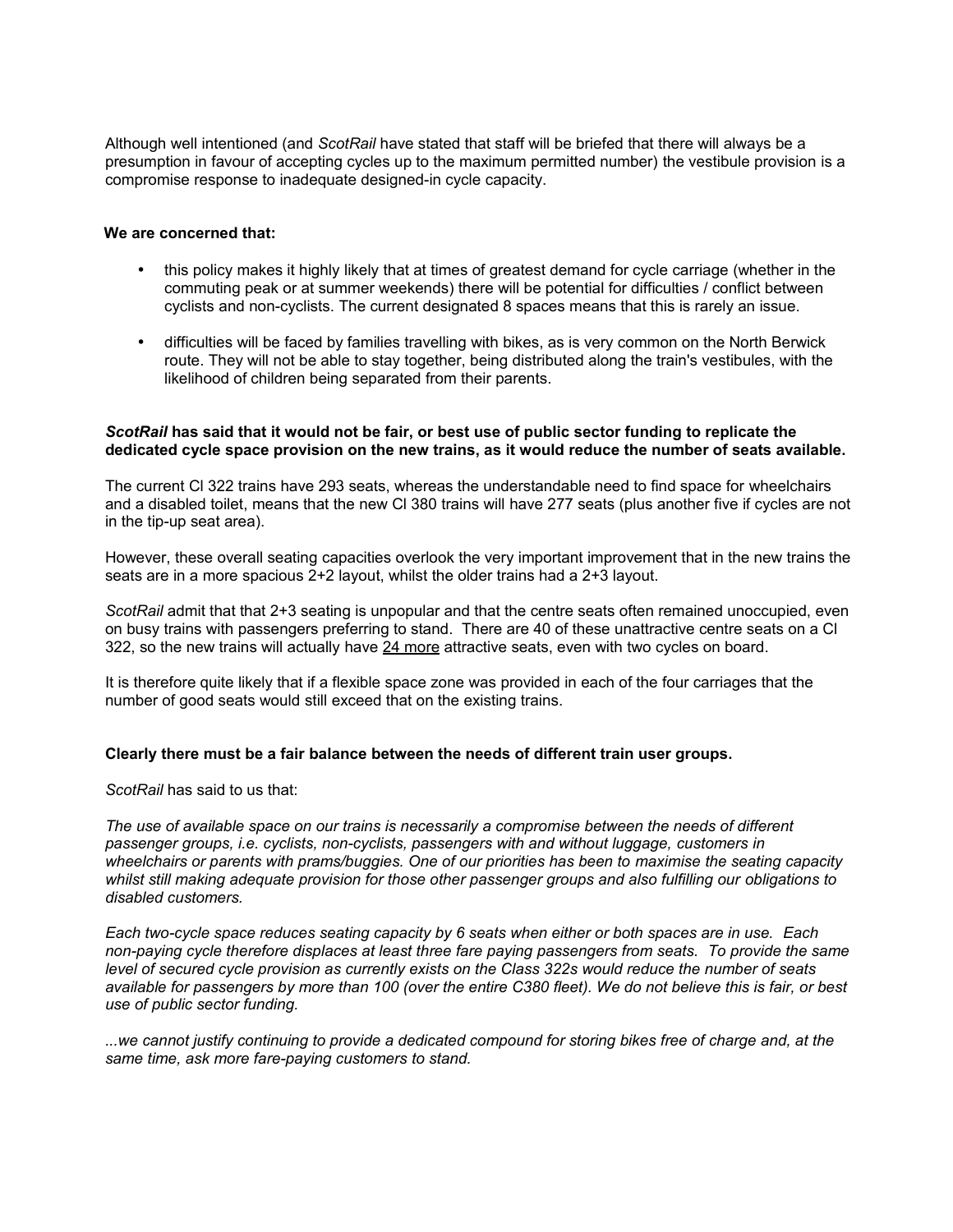#### *Spokes* **does not consider that an equitable balance has been struck:**

- Why is seat-count maximisation the best use of public sector funding, if it discourages legitimate Leisure Traveller use of our train service? Scotland's publicly owned train service provides services to both Leisure Travellers and Commuters and there must be a fairly assessed equality of provision. To accord lesser access rights to Leisure Travellers denies equality of access and is also bad business, as their fare revenue is often discretionary.
- We have already addressed above how the new trains already give an improvement to Commuter Traveller seating.
- The preoccupation with the concept of *non-paying cycles displacing fare paying passengers* misses the point that unoccupied fixed seating is inflexible; is of no value for buggies or extra luggage storage; or for cycle use – all of which are accompanied by fare paying passengers.
- Well loaded off-peak trains are often very messily cluttered because of a lack of folding seat flexibility.

#### **Accordingly, we seek the provision of a flexible cycle-usable space in each carriage so that the needs of Commuters and Leisure Travellers are more equitably balanced.**

A *Spokes* representative attended a *Scotrail* Cycle Forum on 28 April 2010, where the replacement of the North Berwick trains was discussed. The response from *ScotRail* to concerns expressed was that the new trains were already designed and in the process of being built, so the provision would/could not change.

As *Transport Scotland*, which is an agency of the Scottish Government, has sourced and financed these trains for *ScotRail*, lobbying should therefore start with The *Scottish Government's* Transport Minister and *Transport Scotland* as well as *ScotRail*.

#### **Scottish Government Policy**

There is a bigger picture here which the *Scottish Government, Transport Scotland* and *ScotRail* are ignoring. The *Scottish Government* states that on its website that it is committed to increasing levels of walking & cycling as transport modes and as leisure activities. Its Transport Policy states:

"Scotland's current Transport Policy includes a commitment to "*quadruple cycle use from 1996 levels by 2012" and " increase the proportion of short journeys made on foot and on bikes to reduce carbon emissions, improve air quality, reduce congestion and contribute to a healthier Scotland thus contributing to the sustainability golden rule to enhance the environment and reduce emissions".*

In addition the National Transport Strategy (adopted in December 2006 but still in force) states in para 164, "*We aim to further increase funding for cycling and walking overall and will place more emphasis on the promotion of them as sustainable forms of transport … focusing on ...and the carriage of bicycles on public transport.*"

Slashing the cycle provision on the new trains flies in the face of the *Scottish Government's* own policy.

### **ScotRail ATOC Award**

*ScotRail* won first prize award in 2006 from the *Association of Train Operating Companies* for the design of the refurbished North Berwick trains including 8 designated cycle spaces.

*The judges said this was a very impressive project that has delivered tangible results. It showed First ScotRail's sheer determination to do the very best for all its customers, while consulting widely, and clearly demonstrates what can be done if the will is there.*

It would be helpful to point out this accolade and encourage them to ensure that it continues to apply.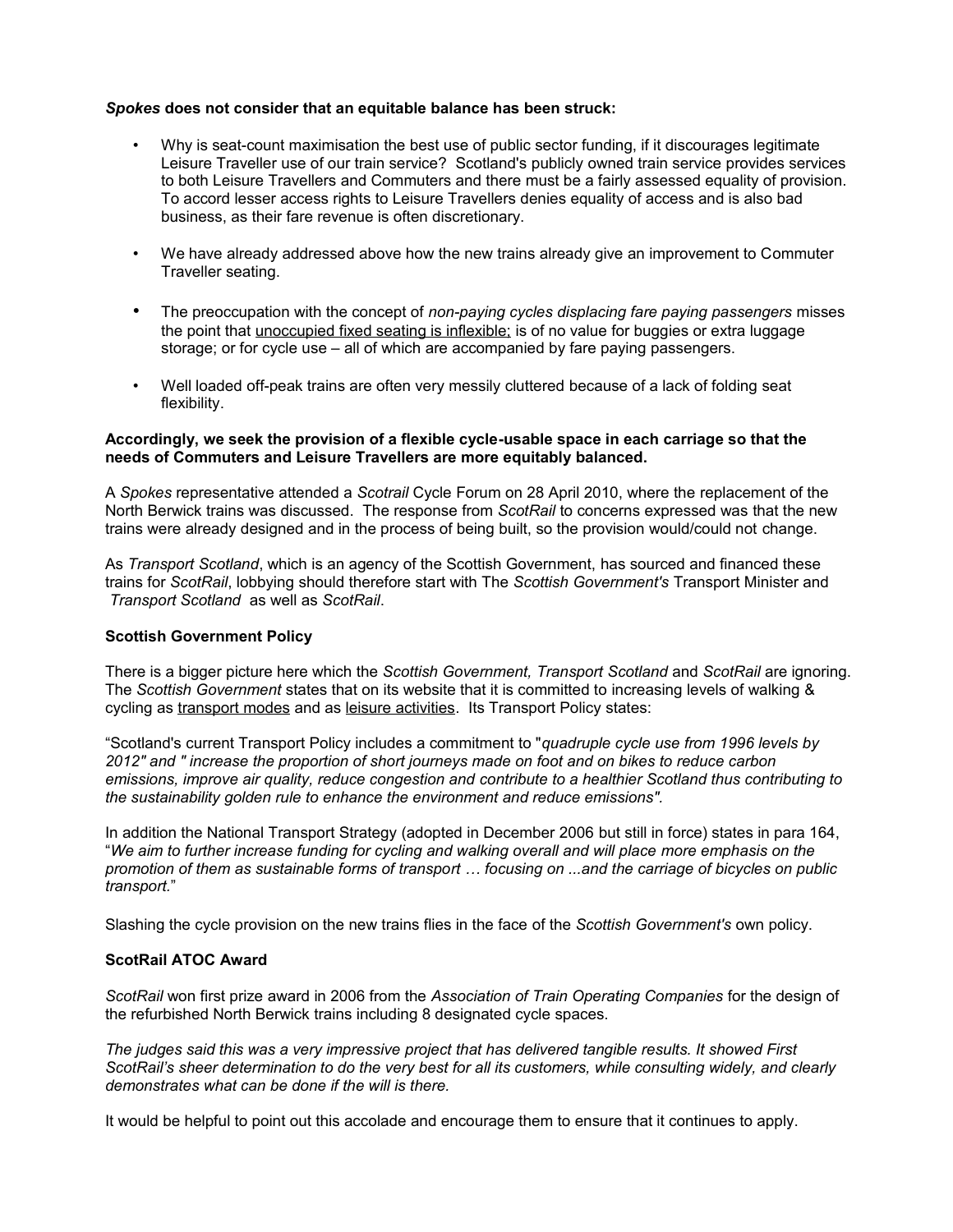# **Suggested action for Spokes members**

#### **Spokes feels that this issue should be dealt with at a higher level than just ScotRail and that the most effective lobbying will be via your MSP to Stewart Stevenson, Minister for Transport, Infrastructure & Climate Change at the** *Scottish Government***.**

We suggest this approach because letters addressed by individuals to the Minister are apparently dealt with only by civil servants, but when he receives a letter from an MSP he sees and personally signs his response to the MSP. This is why we suggest you write to your MSP and ask him or her to raise it with Stewart Stevenson. It would be helpful if you then copied your letter your "list" MSPs, Transport Scotland, ScotRail, your local councillors and also East Lothian councillors Barry Turner (East Lothian Council Transport Convener and its rep on the Regional Transport authority, SESTRAN) and Paul McLennan (council leader and former transport convener). Contact details are at the end.

#### **Please express your concerns in your own words and say how you or your family will be affected**. Spokes's key priorities are listed below:

1. Provision of more flexible designated cycle usable zones to match the existing ScotRail norm by replicating the existing cycle zone design in other carriages within each set, because...

a) The Cl 380 cycle space provision of **2 spaces in a 4 carriage set** is well below the *ScotRail* norm:

6 spaces on a Cl 370 in a 3 carriage set 6 spaces on a Cl 156 in a 2 carriage set 4 spaces on a Cl 158 in a 2 carriage set (2 spaces until refurbished)

#### **On this basis a Cl 380 4 car set should have been designed with 8 cycle spaces!**

b) The internal layout design does not equitably accord equality of access by Commuter and Leisure Travellers. The new trains are very significantly better for peak-time commuters, with more good seats, but are very significantly worse for cyclists, with potential for conflict between train crew, passengers and cyclists if cycles are in vestibules at peak times.

c) Maximising the number of peak seats is jeopardising the significant off-peak revenue that the cycle spaces generate from optional journeys, which will be lost if taking a bike is a hassle. More flexible spaces would be the answer, especially in a 4-carriage set.

d) It will be much harder for families to travel with bikes.

e) Reducing the provision is in breach of the *Scottish Government's* own Transport Policy.

2. Clear priority use for bikes in the designated spaces.

3. Clarity about entitlement to park cycles in vestibules, to reduce friction and potential discord between train crew, other passengers and cyclists at busy times.

# **Other reasons for continued adequate bike carriage**

- The introduction of the 8 dedicated cycle spaces on this line has been a significant factor in increasing cycle use both for commuting and leisure, thereby reducing car use.
- It is greatly valued by customers in East Lothian and the wider Lothian area.
- It has enabled many commuting journeys to be made by train+bike that would otherwise have needed to be made by car.

# *Thank you for your help in taking action on this issue.*

Ewan Jeffrey, Spokes bike/rail representative Email: ewanATnavyblue.org.uk Nicola McNeill, East Lothian Spokes member Email: nicolaATlyars.demon.co.uk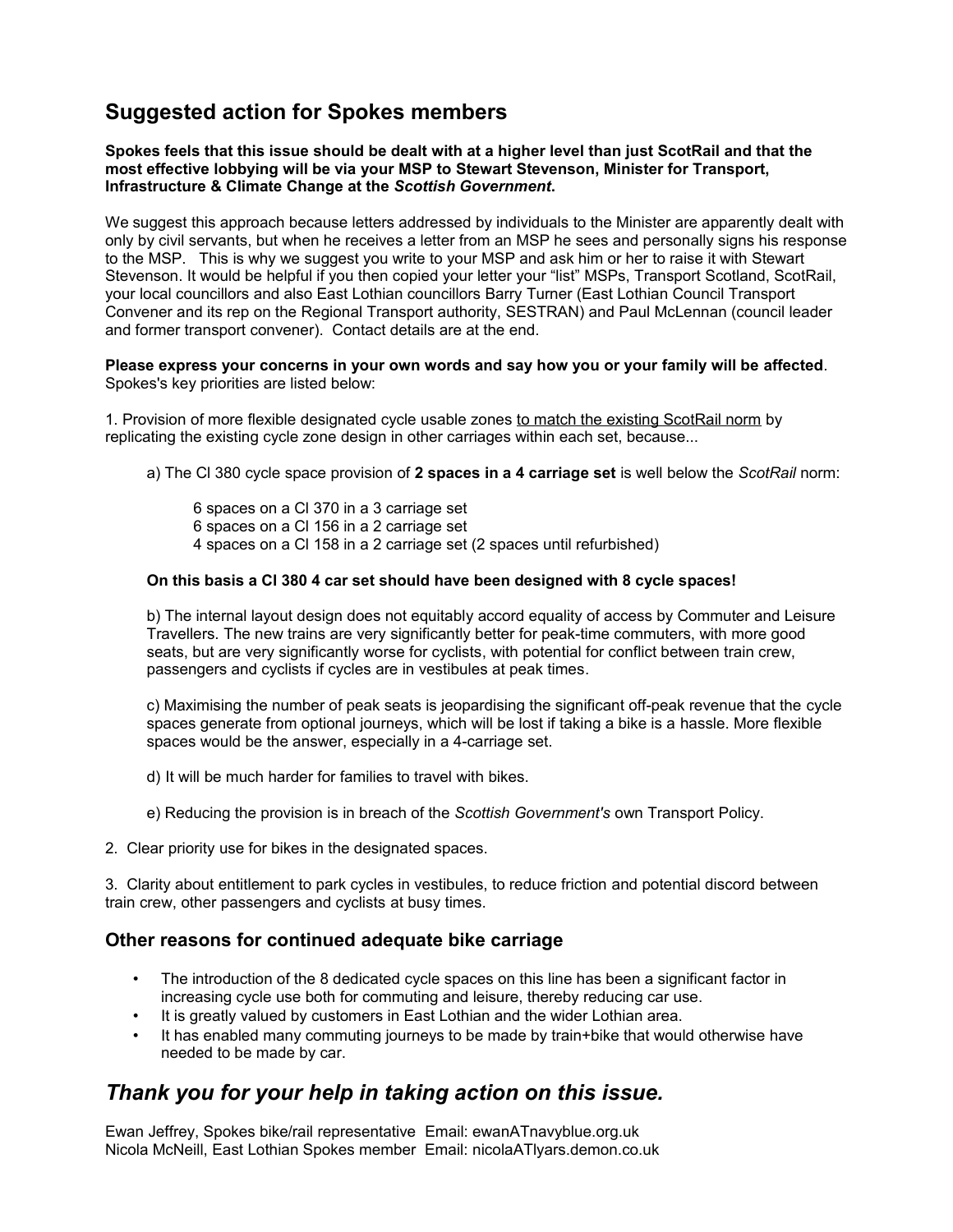# **CONTACT DETAILS FOR EMAILS...**

# **1. Your MSP:**

The names and e-mail addresses of all your MSPs can be found by following this link:

<http://www.scottish.parliament.uk/msp/membersPages/MSPAddressPostcodeFinder.htm>

or at:

### <http://www.writetothem.com/>

Send your letter to your constituency MSP (Iain Gray if you live in East Lothian, [Iain.Gray.msp@scottish.parliament.uk\)](mailto:Iain.Gray.msp@scottish.parliament.uk) but remember to copy it to your *list MSPs* as well.

Note that Iain Gray has already written to Transport Scotland about the issue. Further contact with him would highlight the degree of concern and encourage him to take the matter further and higher.

### **2. Your local Councillors:**

You can find your own councillors at:

#### <http://www.writetothem.com/>

Also copy to...

Cllr Paul McLennan, Council leader, and former transport convener and chair of the council's Cycle Forum. His address is.. pmclennan@eastlothian.gov.uk.

Cllr Barry Turner, who is East Lothian's Transport Convener, Cycle Forum chair, and the council's representative on the regional transport authority, Sestran. His address is.. bturner@eastlothian.gov.uk.

# **3. Transport Scotland:**

David Middleton, Chief Executive Transport Scotland Buchanan House, 58 Port Dundas Road, Glasgow, G4 0HF

This is the only email address published for *Transport Scotland*, so best to put "For the attention of David Middleton" in the Subject Line;

info@transportscotland.gsi.gov.uk

# **4. ScotRail :**

ScotRail Customer Relations PO BOX 7030, Fort William, PH33 6WX Email: scotrailcustomer.relations@firstgroup.com

**Updated** 19.6.10 – East Lothian contact details; picture added at end